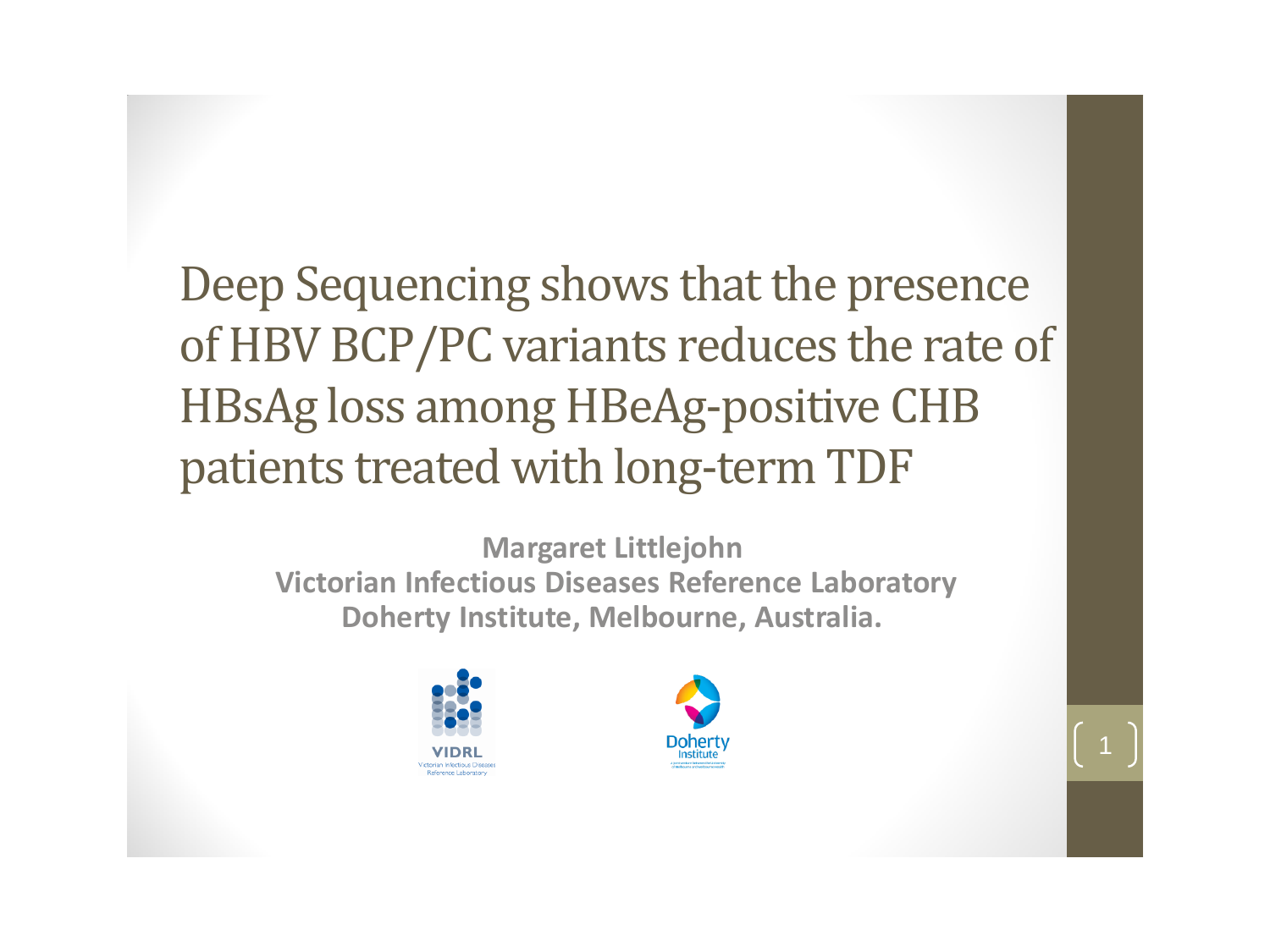### Disclosure:

This study was funded by Gilead Sciences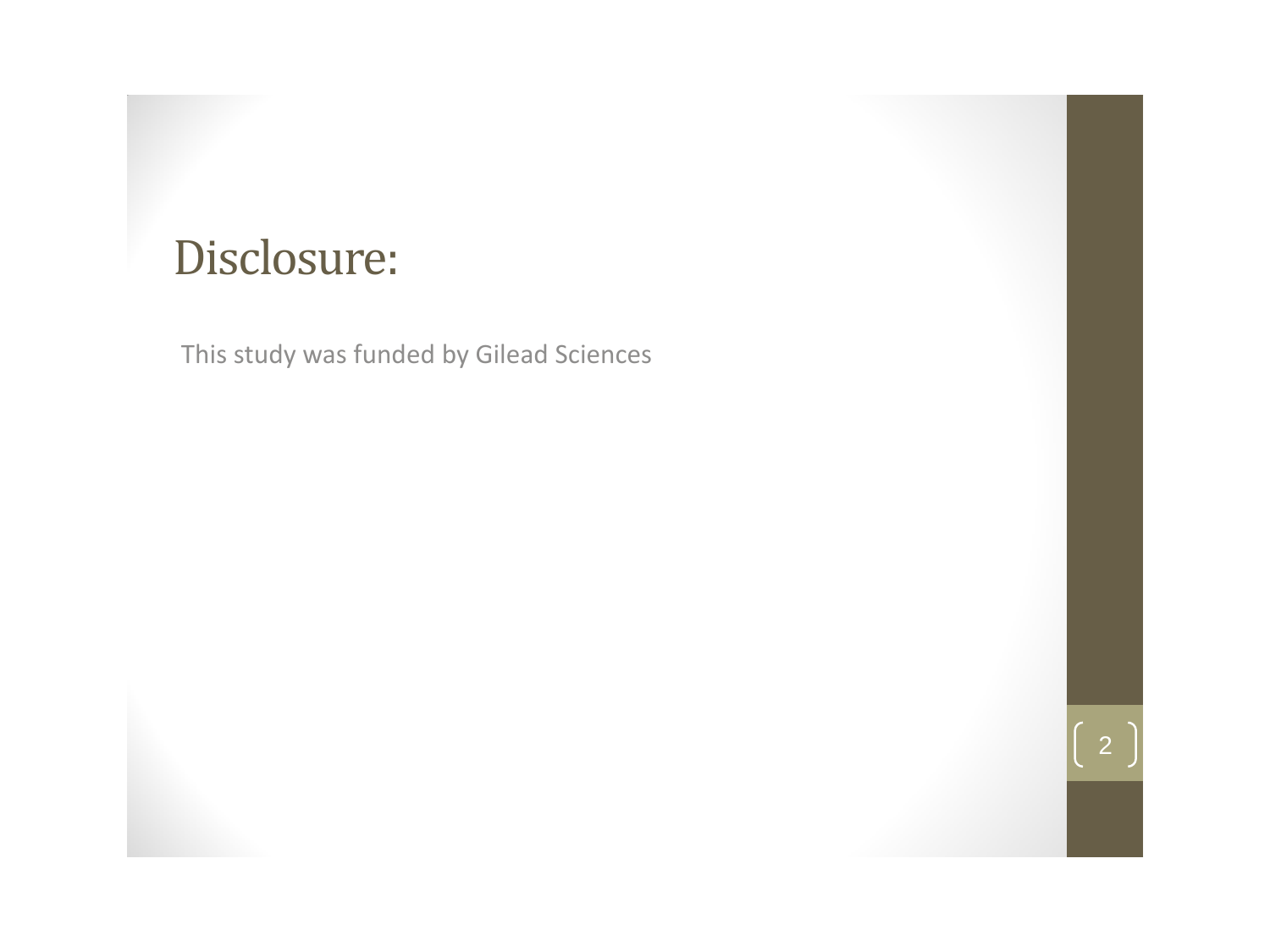### HBsAg seroconversion– functional cure

- HBsAg seroconversion is regarded as a "functional cure" and associated with a good prognosis.
- Seroclearance before the age of 50 appears to be important (Yuen et al 2008 Gastroenterology)
- The annual rate of HBsAg clearance has been estimated to be 0.5%-2% in Western patients, but only 0.1%-0.8% in Asian populations (Liaw et al 1991 Hepatology)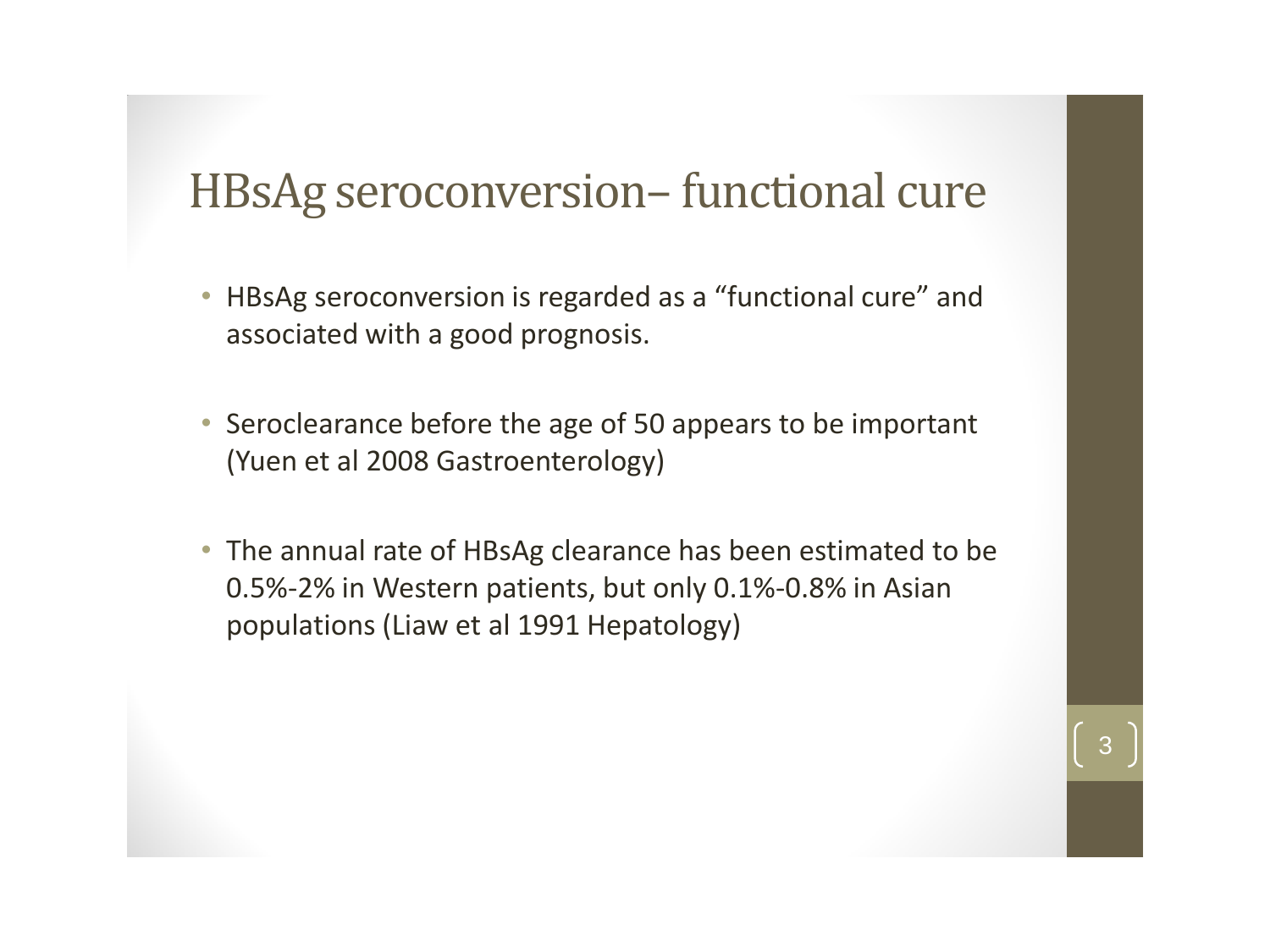## HBV is not a "one type fits all" disease

- 10 genotypes and multiple subgenotypes There are marked differences in:
- Modes of transmission
- Age of acquisition
- Disease progression / outcome
- Response to therapy (IFN and now NA)
- We are interested in identifying biomarkers predicting serological response to treatment <sup>4</sup>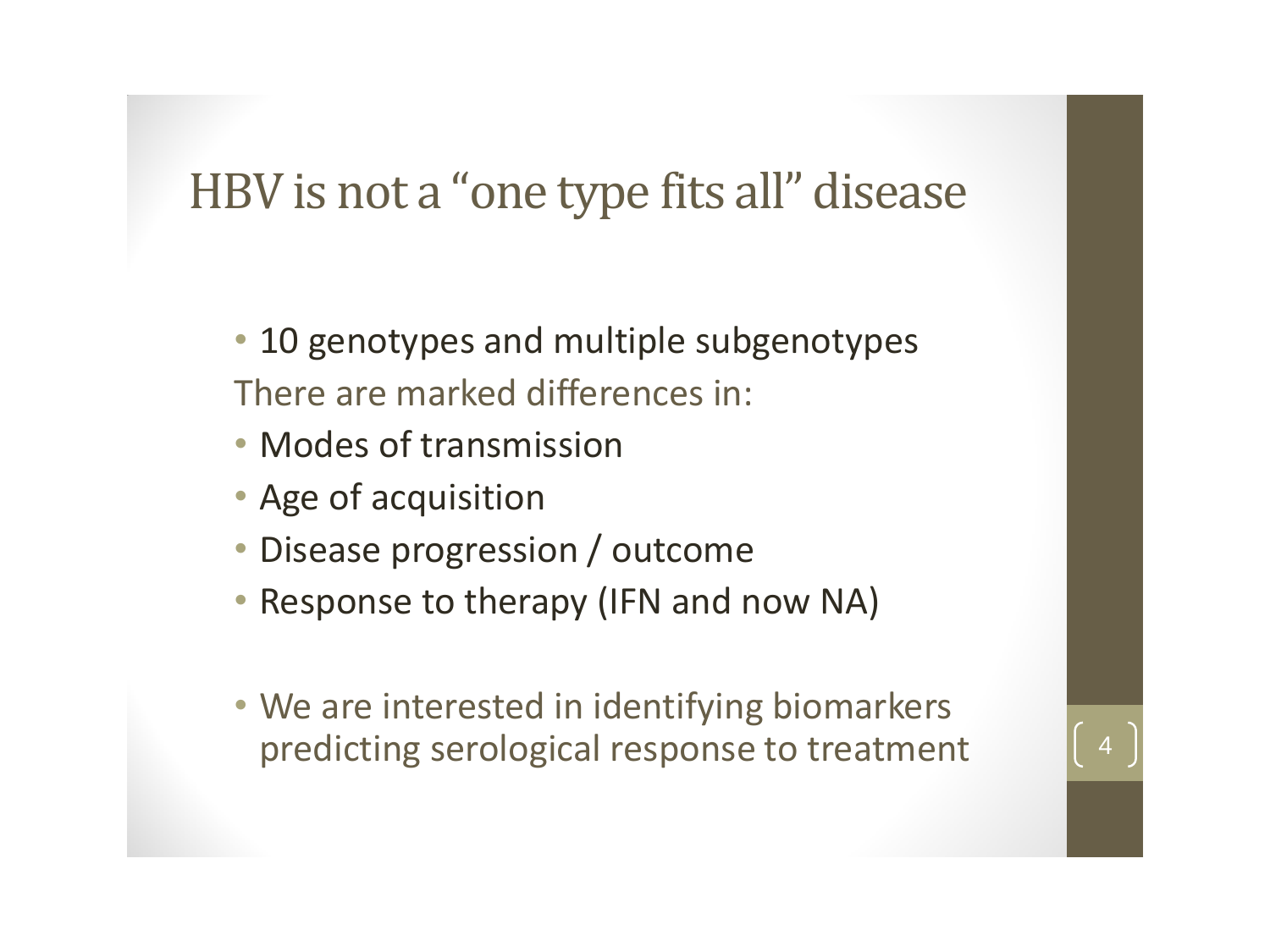### BCP mutations are associated with progressive liver disease

- BCP mutations are strongly associated with liver cirrhosis and HCC development.
- Ultradeep sequencing shows that patients harboring a high proportion of BCP mutants (≥45%) one year after HBeAg seroconversion have a higher likelihood of progressing to cirrhosis than those with a lower mutant percentage(<10%) (Tseng *et al*. Gut 2015;64:292-302)
- The reasons/mechanisms for this are unclear.
- The association of BCP mutations with HBsAg loss is yet to be investigated.  $\begin{bmatrix} 5 \end{bmatrix}$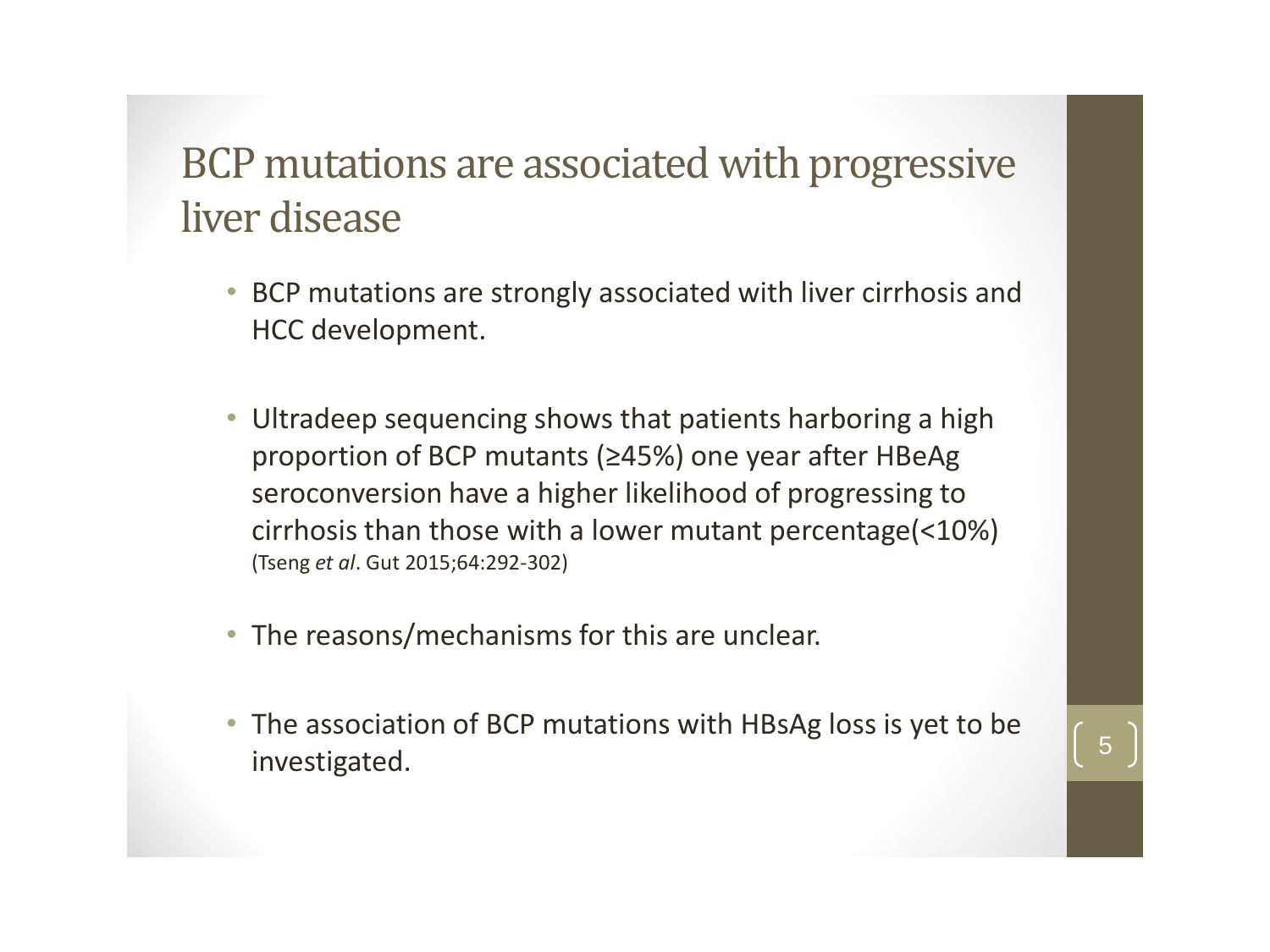#### **BCP/PC variants reduce/abolish HBeAg**

#### **PC variant = G1896A**

- Translational stop codon
- Precore mRNA transcribed
- no HBeAg translated



**BCP variant = A1762T/G1764A**

•Reduces promoter activity

•Relative reduction in transcription activity

- Reduced PC mRNA
- Reduced HBeAg

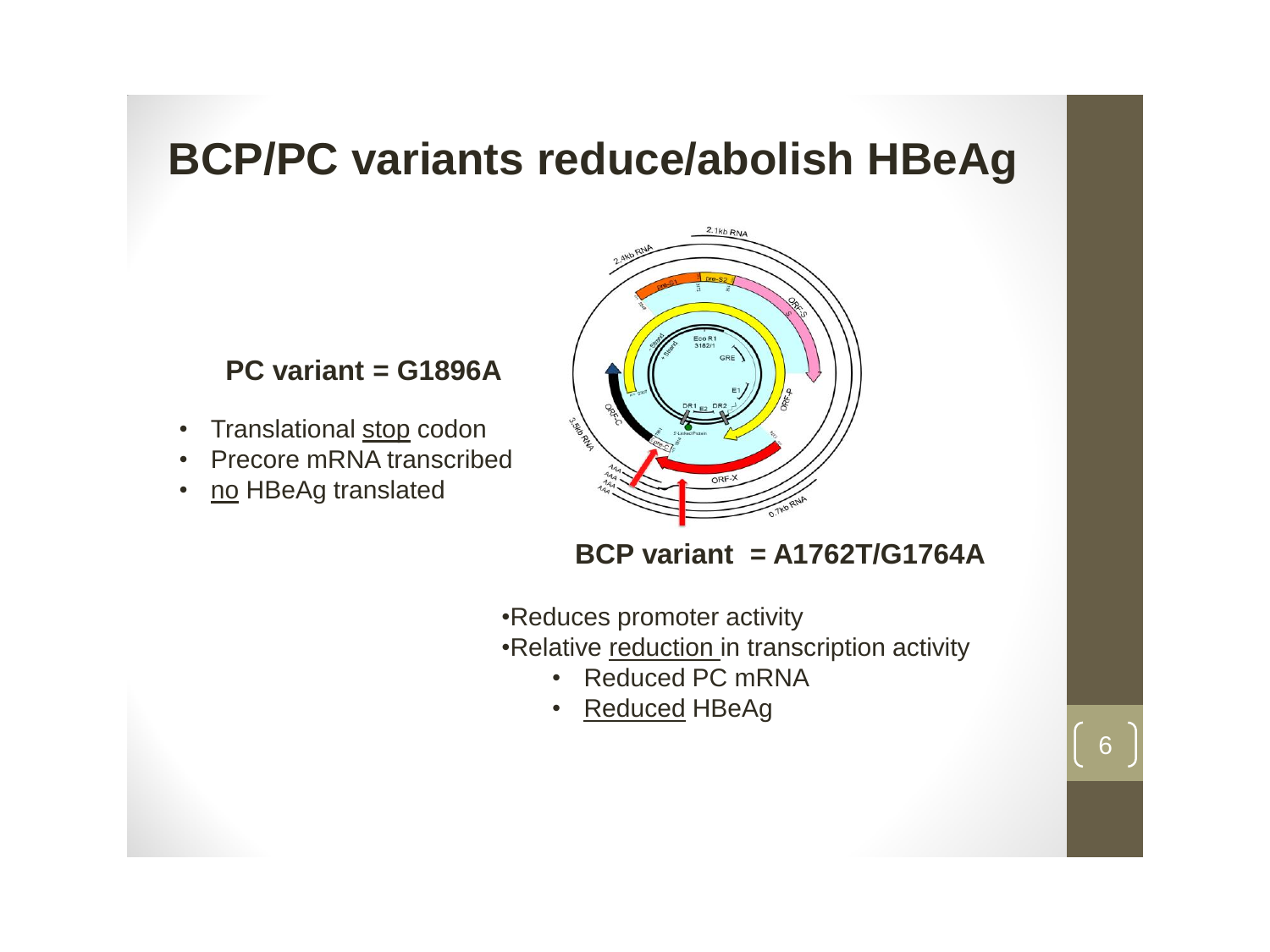#### Cohort

- GS-US-174-0103 was a randomised double-blind, phase 3 clinical trial which compared the efficacy of once-daily TDF or ADF monotherapy for 48 weeks against HBV
- Upon completion of 48 weeks of TDF or ADF monotherapy all subjects received open-label TDF for an additional 336 weeks
- All patients were nucleotide analogue naïve (or had limited lamivudine experience)
- Patients were classified as being in the immune clearance (IC) phase;
	- high viral load (HBV DNA  $> 10^6$  copies/mL),
	- hepatitis e antigen (HBeAg) positive
	- elevated alanine transaminase (ALT) (2-10X ULN).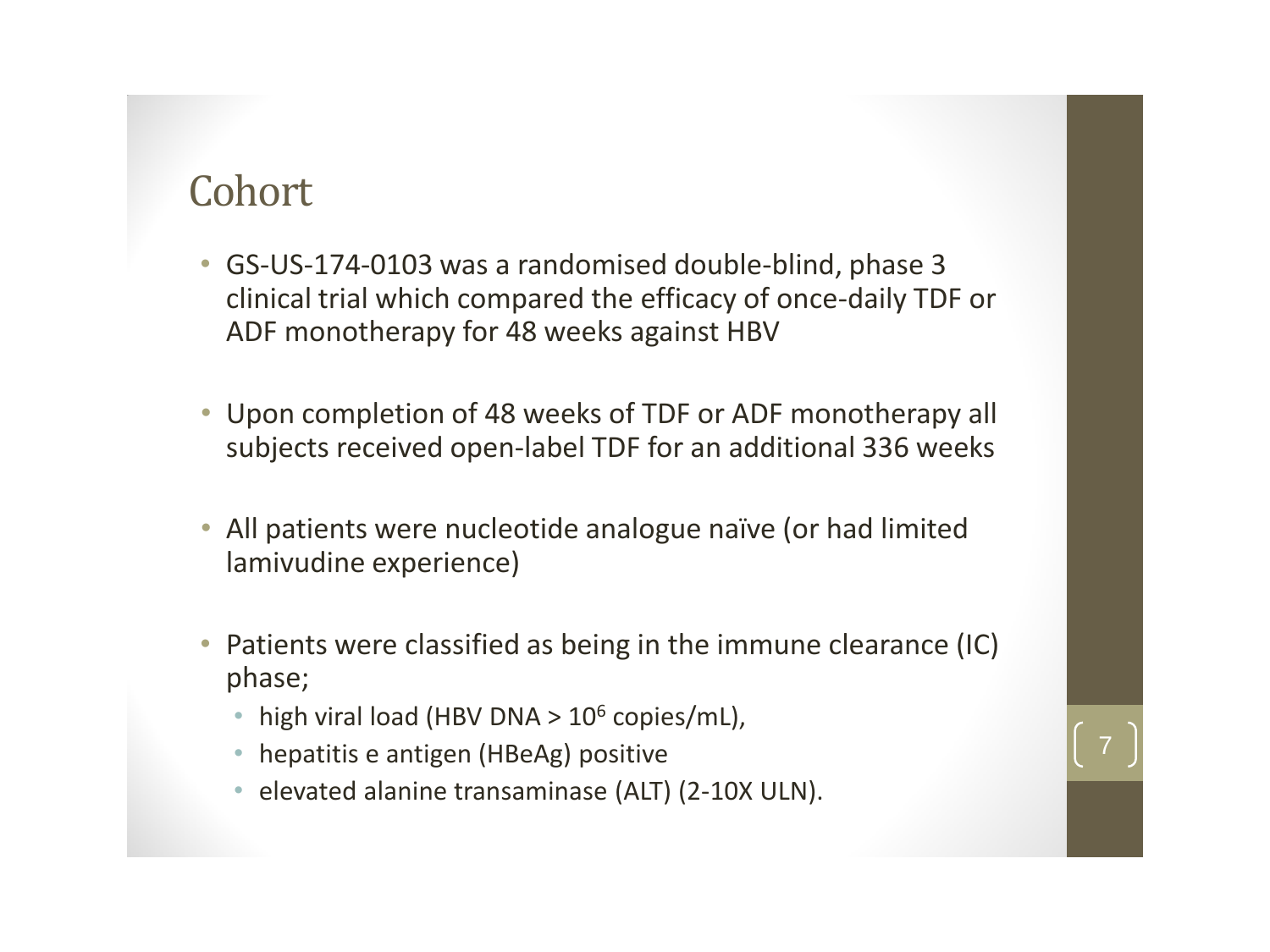## Serological outcomes

•HBeAg seroconversion to anti-HBe:

•25% by week 48 •50% by week 192 •55% by week 336

•HBsAg loss (functional cure): •11% by week 192 •11.8% by week 336 with 8% of patients seroconverted to anti-HBs.

•Almost all patients who experienced HBsAg loss (21/23) were infected with HBV genotypes A or D, with only one genotype B and no genotype C patients achieving HBsAg loss.

• HBsAg loss was associated with higher levels of hepatitis B virus (HBV) DNA in plasma and higher serum HBsAg titres at baseline.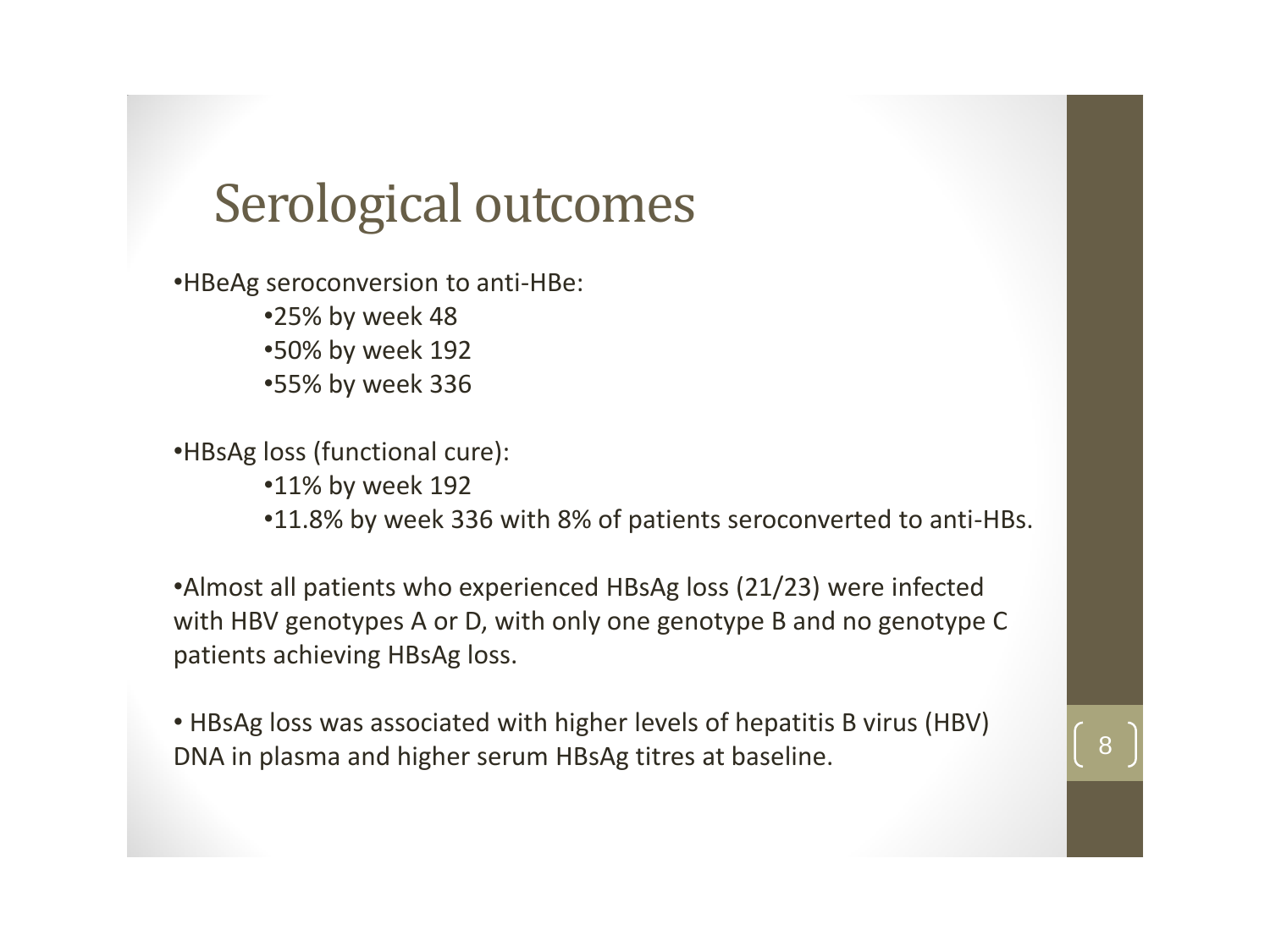#### Our primary area of interest was serological response

- HBeAg seroconversion by W192 (Year 4)
- HBsAg loss by W192
- We used Illumina Next Generation Sequencing to identify predictive biomarkers of serological response, particularly HBsAg loss.
- Sanger sequencing was performed for comparison
- We analysed baseline serum samples from 157 patients

|          | 73 N     |          |          | <b>Total</b> |
|----------|----------|----------|----------|--------------|
| 35 (21%) | 33 (19%) | 54 (32%) | 48 (28%) | 157          |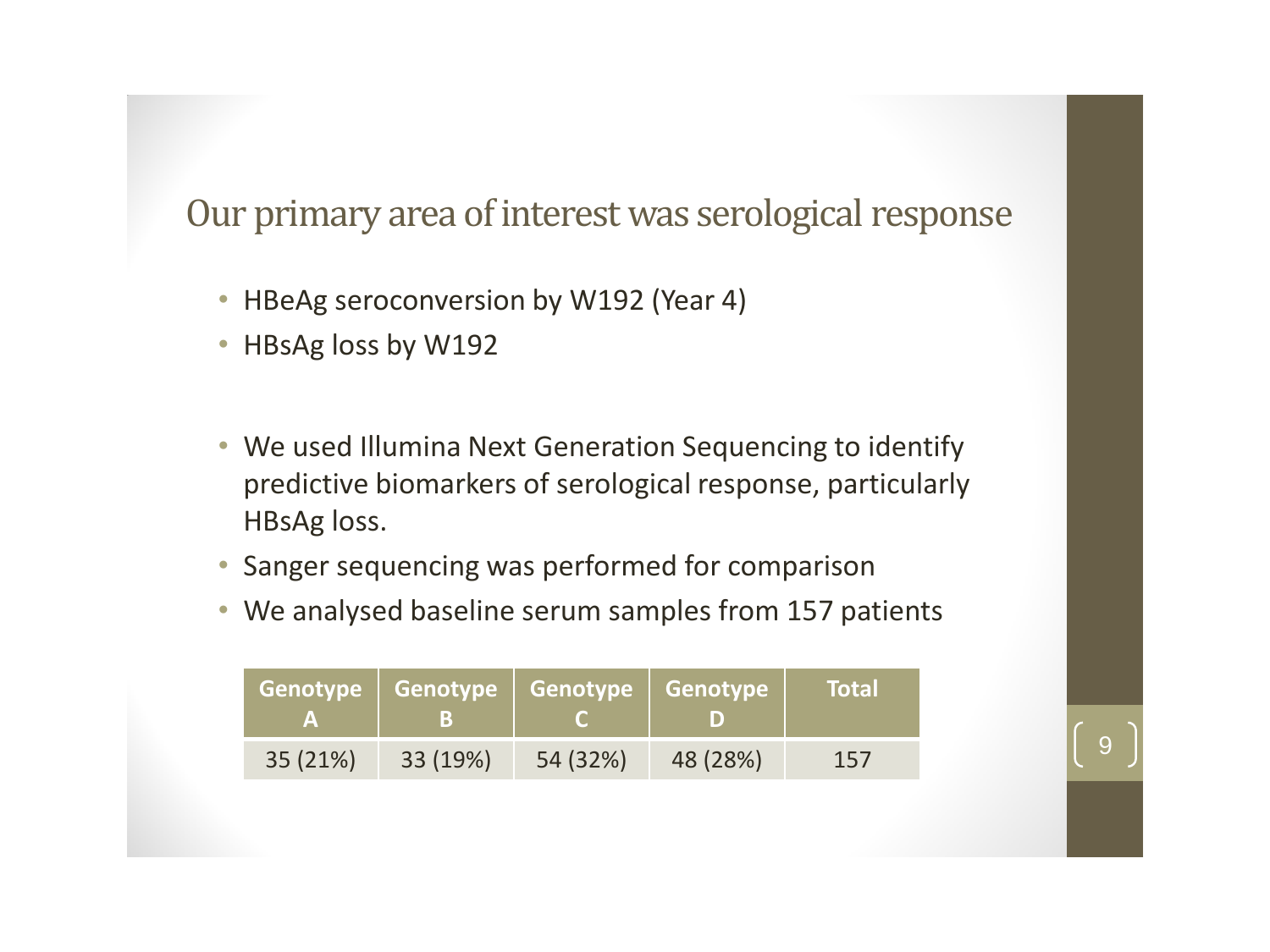NGS detected BCP and PC mutations with greater sensitivity than Sanger population sequencing

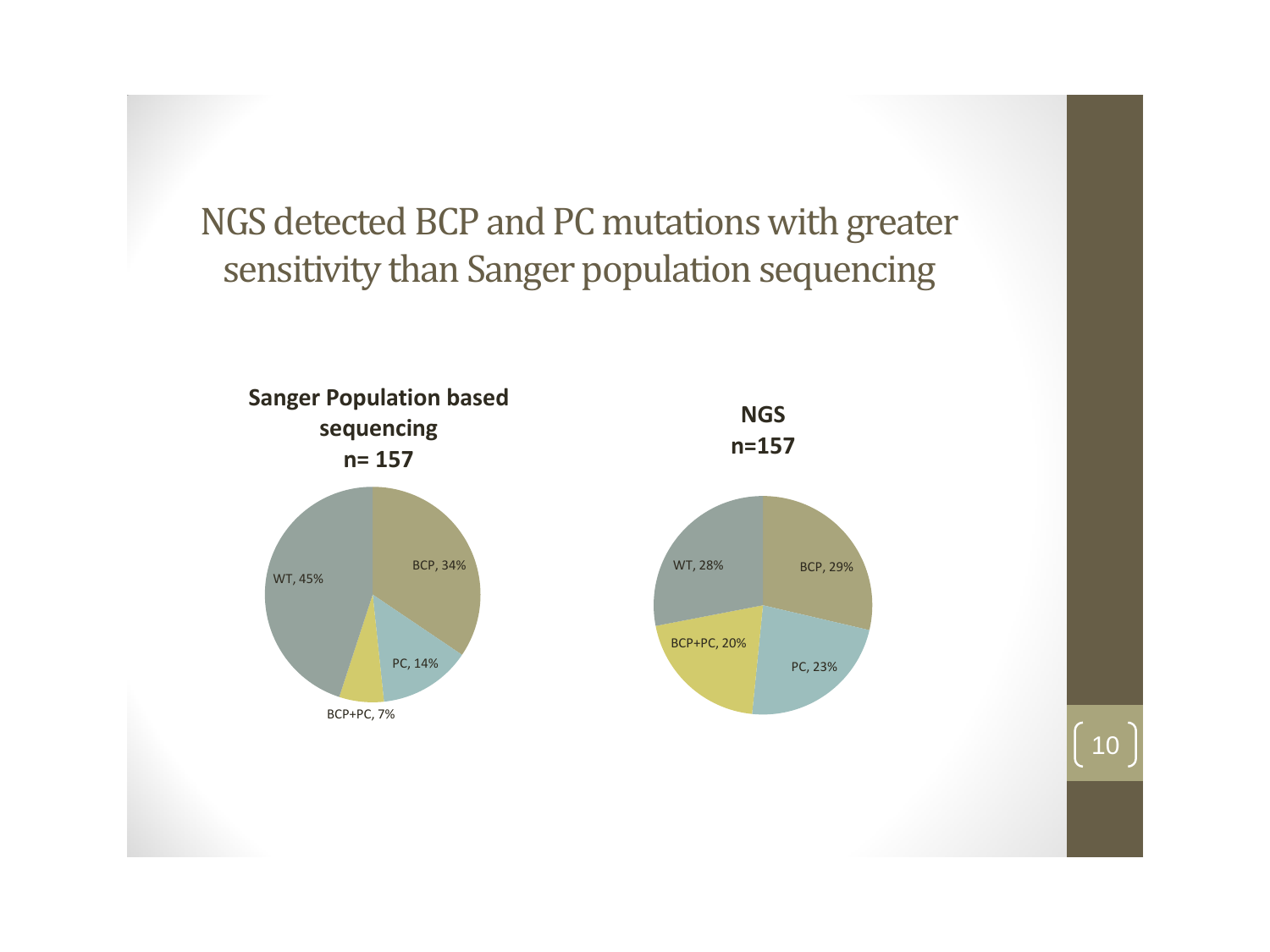### The frequency of BCP and PC mutations varied by genotype

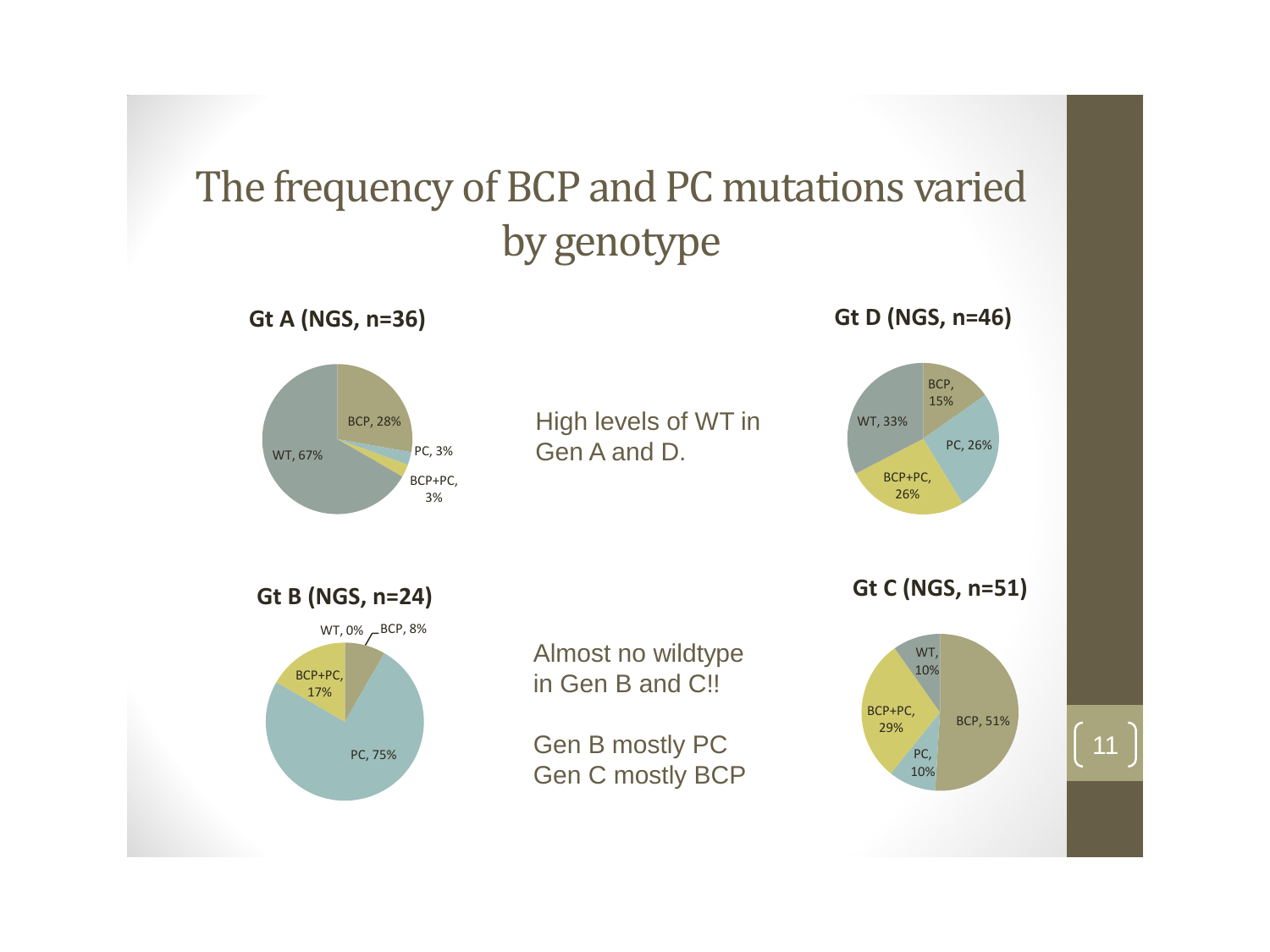BCP and PC variants were rarely detected in patients who subsequently lost HBsAg



12

 $NGS$ ,  $n = 157$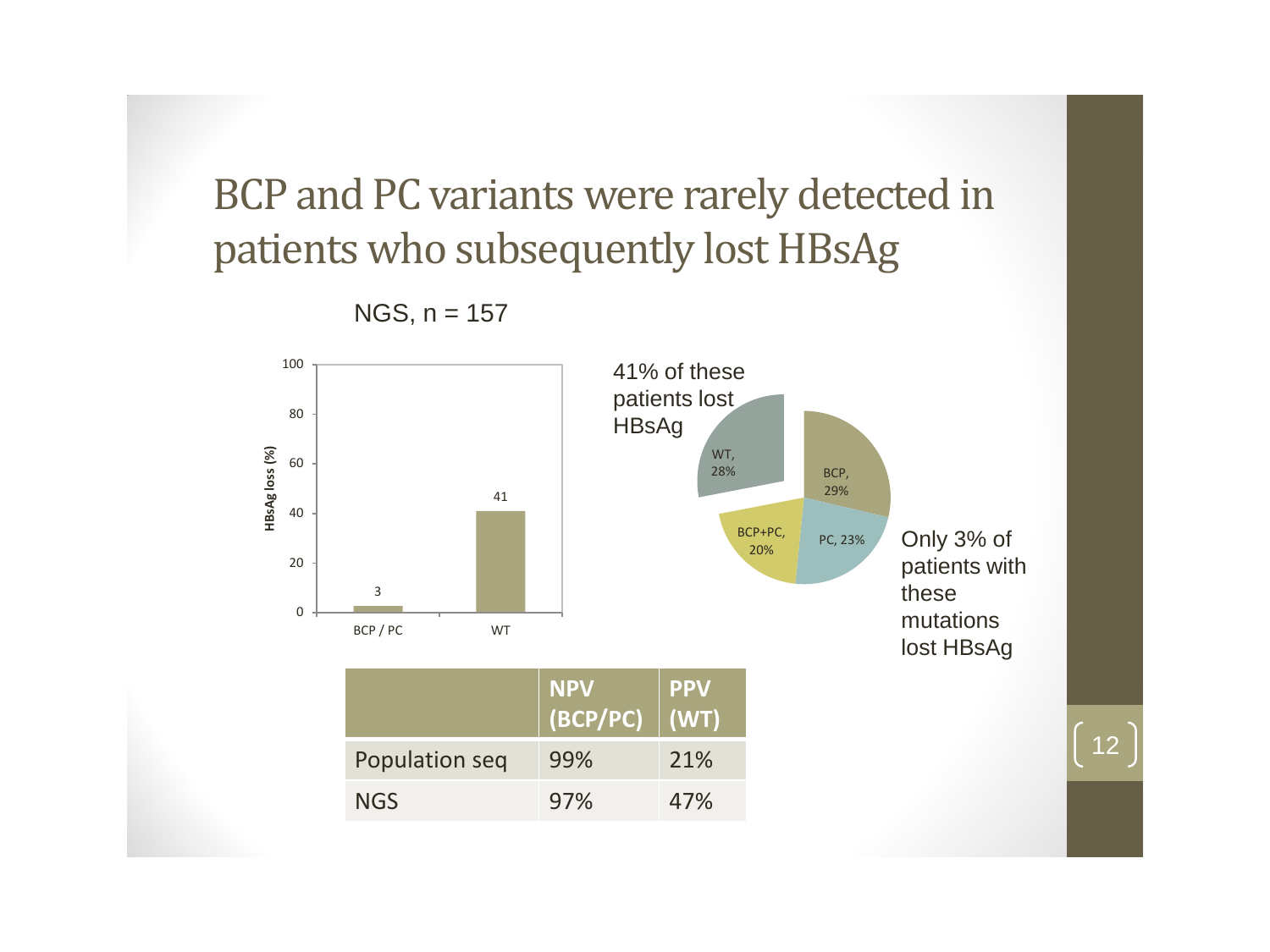### Other Factors

- Duration of infection may be important in likelihood of HBsAg loss.
- Genotypes A and D are almost always acquired by horizontal infection, in adulthood (A) or adolescence (D).
- Genotypes B and C are almost exclusively perinatal transmission, ie birth or very early childhood.
- However, multivariate analysis showed that it was presence of BCP mutations, not duration of infection that was associated with reduced HBsAg loss.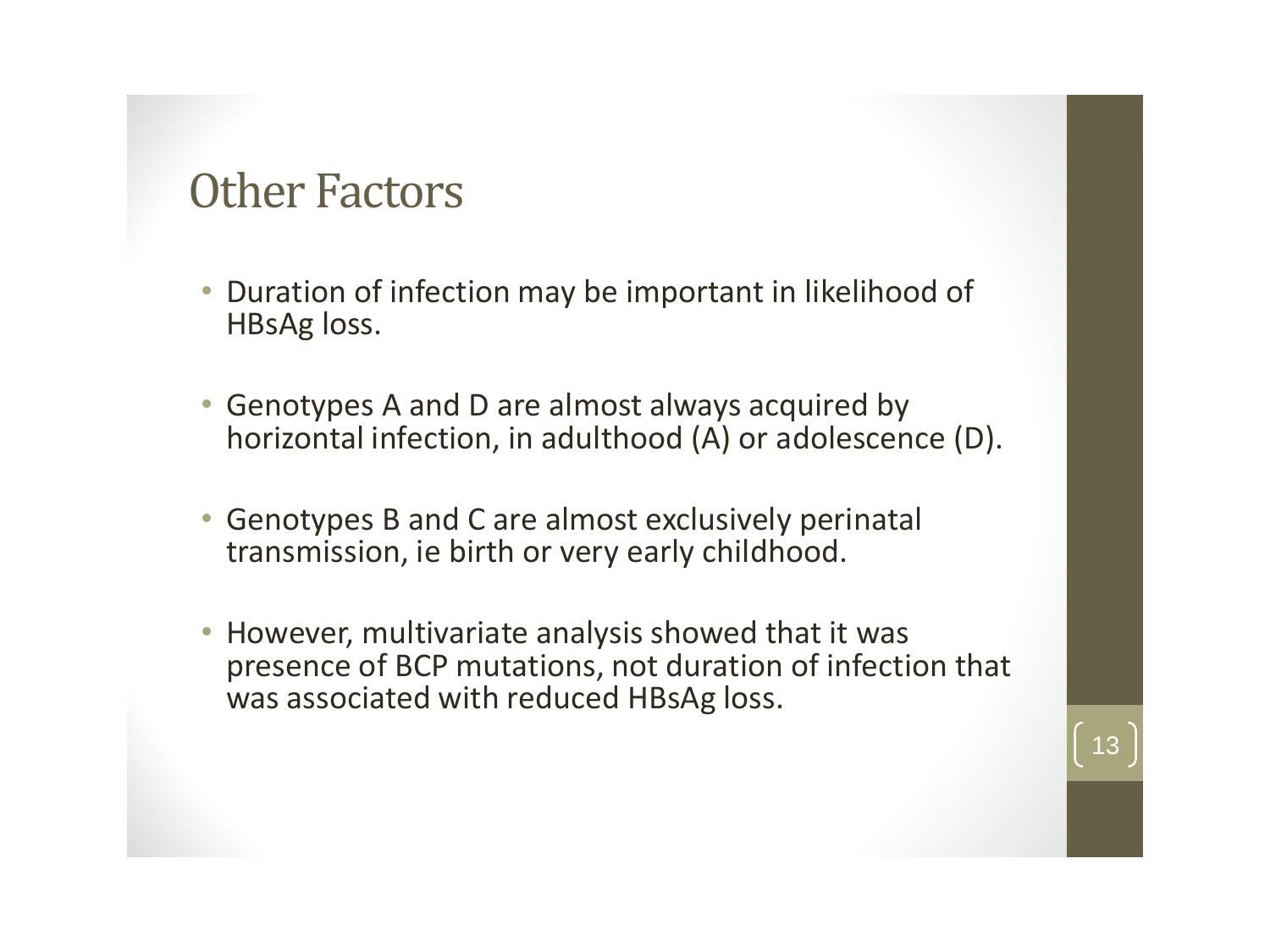### Viral diversity varied across the genome (determined by Shannon entropy)

Mean Sequence Diversity by Genotype for Full HBV Genome

Mean Sequence Diversity by Genotype for Envelope

Mean Sequence Diversity by Genotype for Polymerase



Mean Sequence Diversity by Genotype for Precore/Core



Mean Sequence Diversity by Genotype for NRE-BCP



Mean Sequence Diversity by Genotype for HBx







14

Diversity was always higher in genotypes B/C than A/D.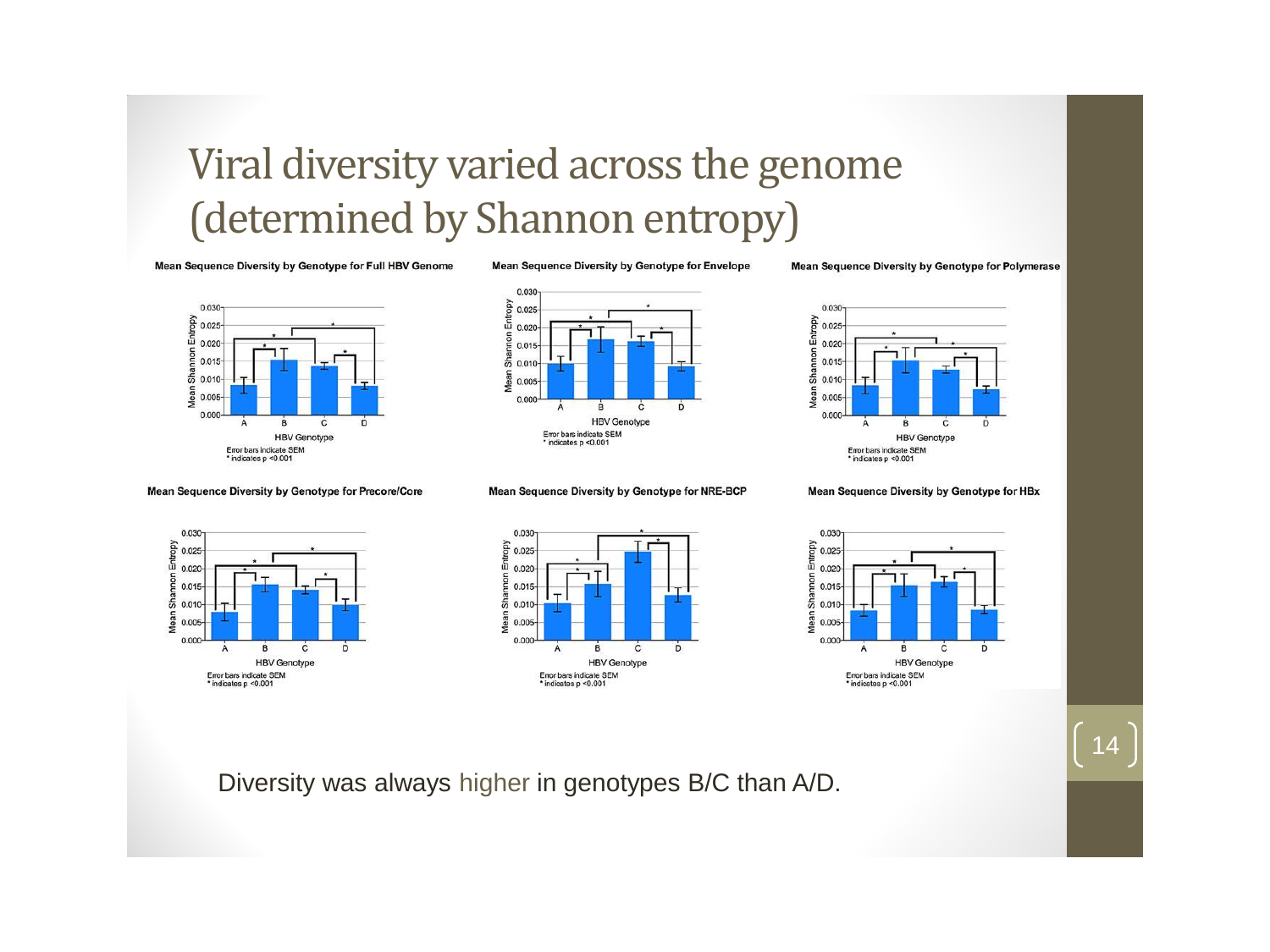#### **Increased sequence diversity was associated with reduced likelihood of HBsAg loss (Gen A/D)**



**Mean Sequence Diversity by Antigen Loss** 

in the Envelope

Error bars indicate SEM \* indicates p <0.001 on log-transformed data using 2-sample t **Mean Sequence Diversity by Antigen Loss** in the Precore/Core Region



Error bars indicate SEM

\* indicates p < 0.001 on log-transformed data using 2-sample t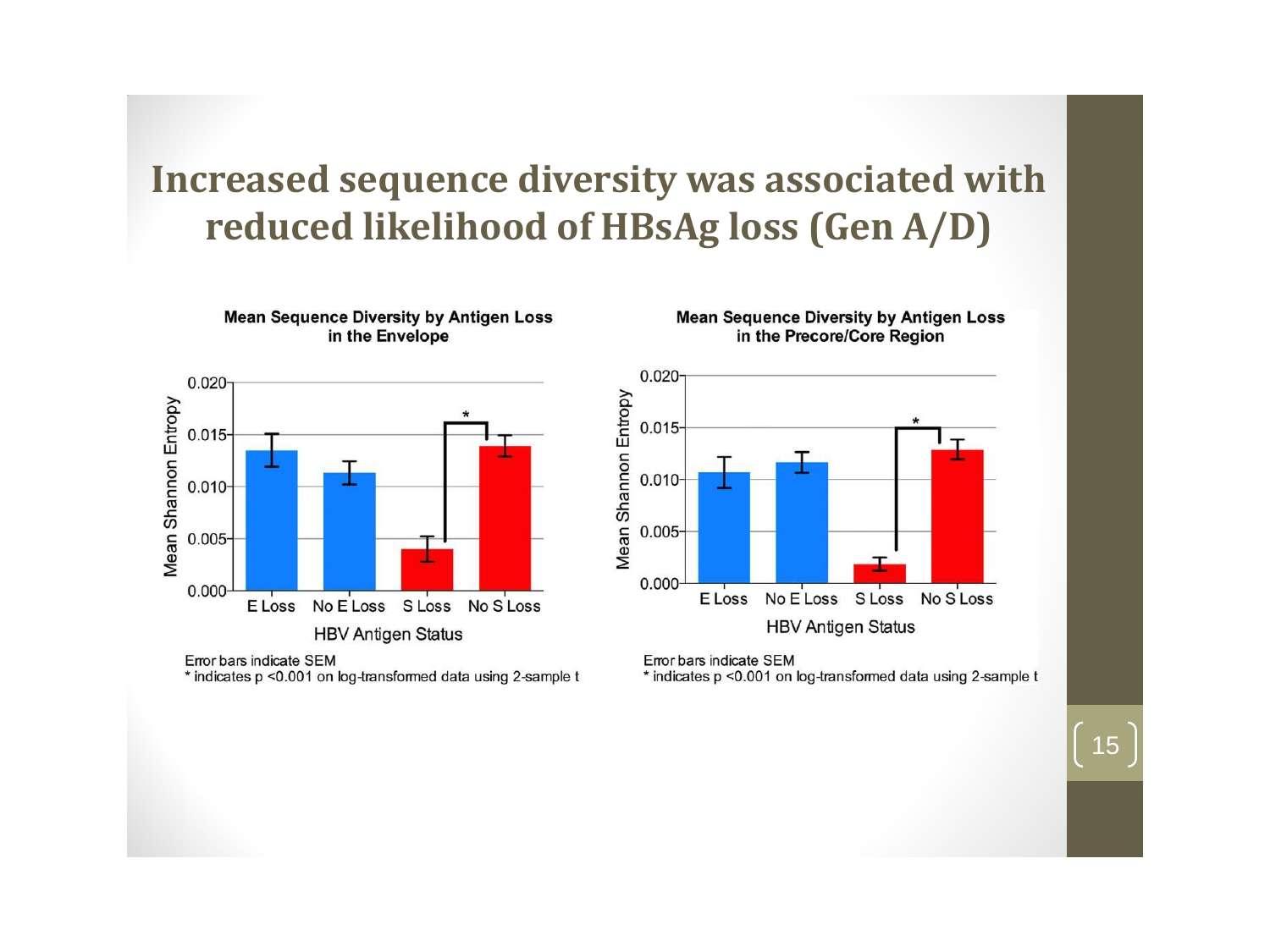## Mechanism?

• The basal core promoter regulates transcription of pgRNA and pcRNA, **NOT** HBsAg mRNAs

16

• But could they be altering cccDNA expression?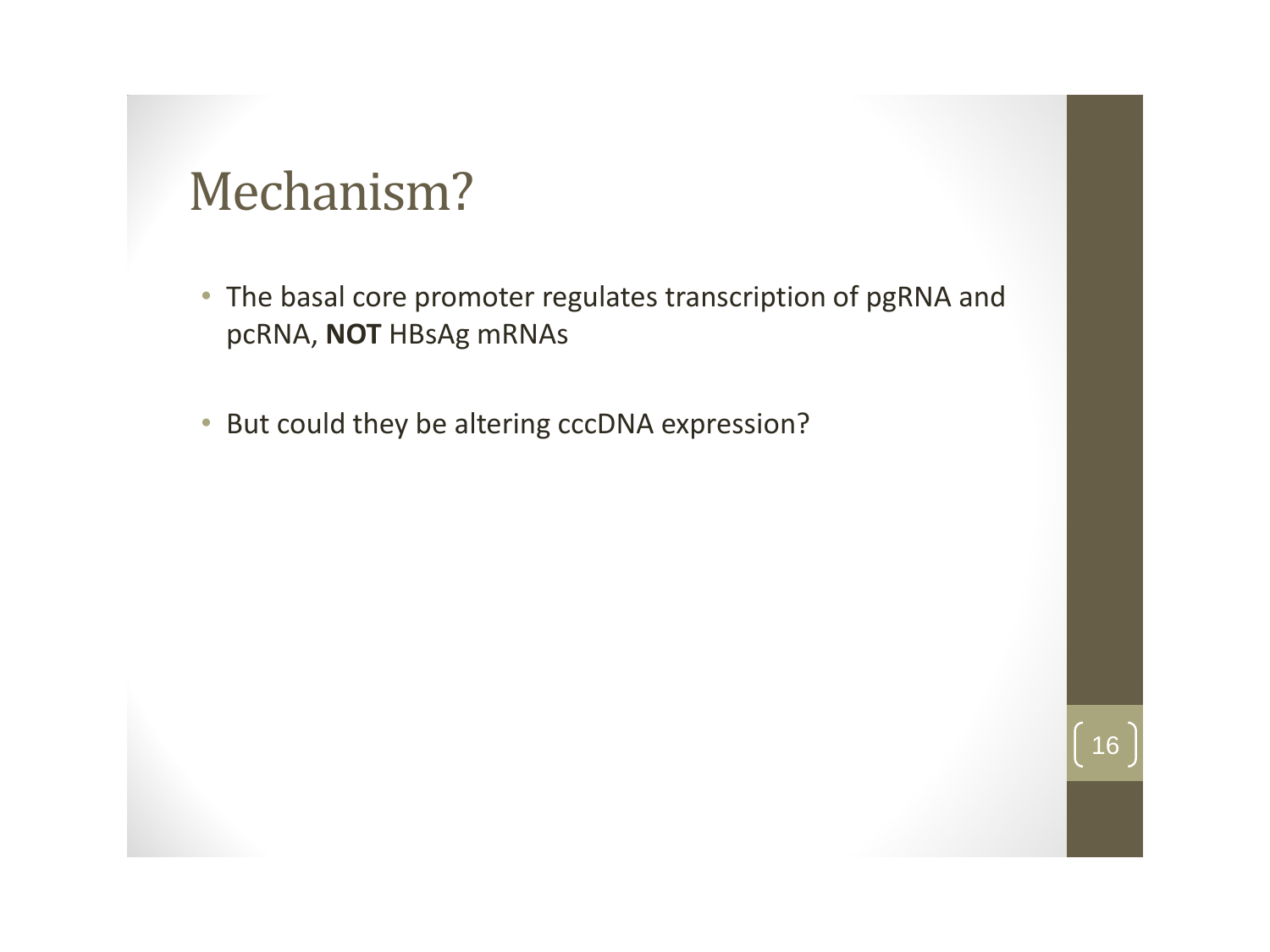Overlapping nature of the HBV genome means BCP mutations also alter the HBx gene



HBx is a transactivating protein which is required for HBV infection and plays a major role in regulating expression of the major HBV transcriptional template, covalently closed circular (ccc) DNA.

17

We are currently exploring the role of HBx mutants in regulating HBsAg production across genotypes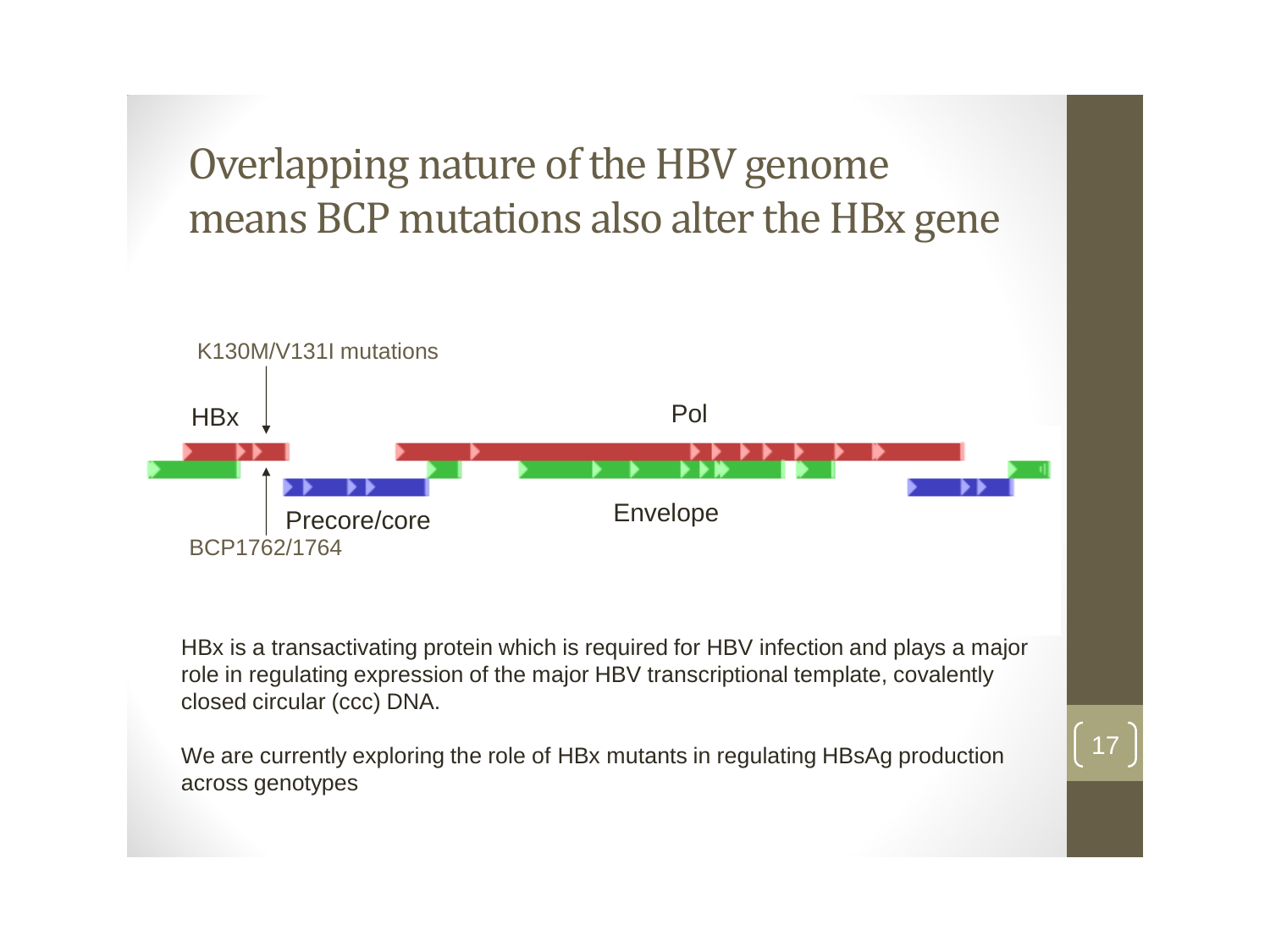# Summary

- Presence of BCP/PC variants at baseline significantly reduces the likelihood of HBsAg loss in the setting of NA therapy in HBeAg positive individuals.
- Loss of HBsAg was observed in association with WT virus and reduced viral diversity.
- The relationship between BCP/PC variants and surface antigen is not yet clear.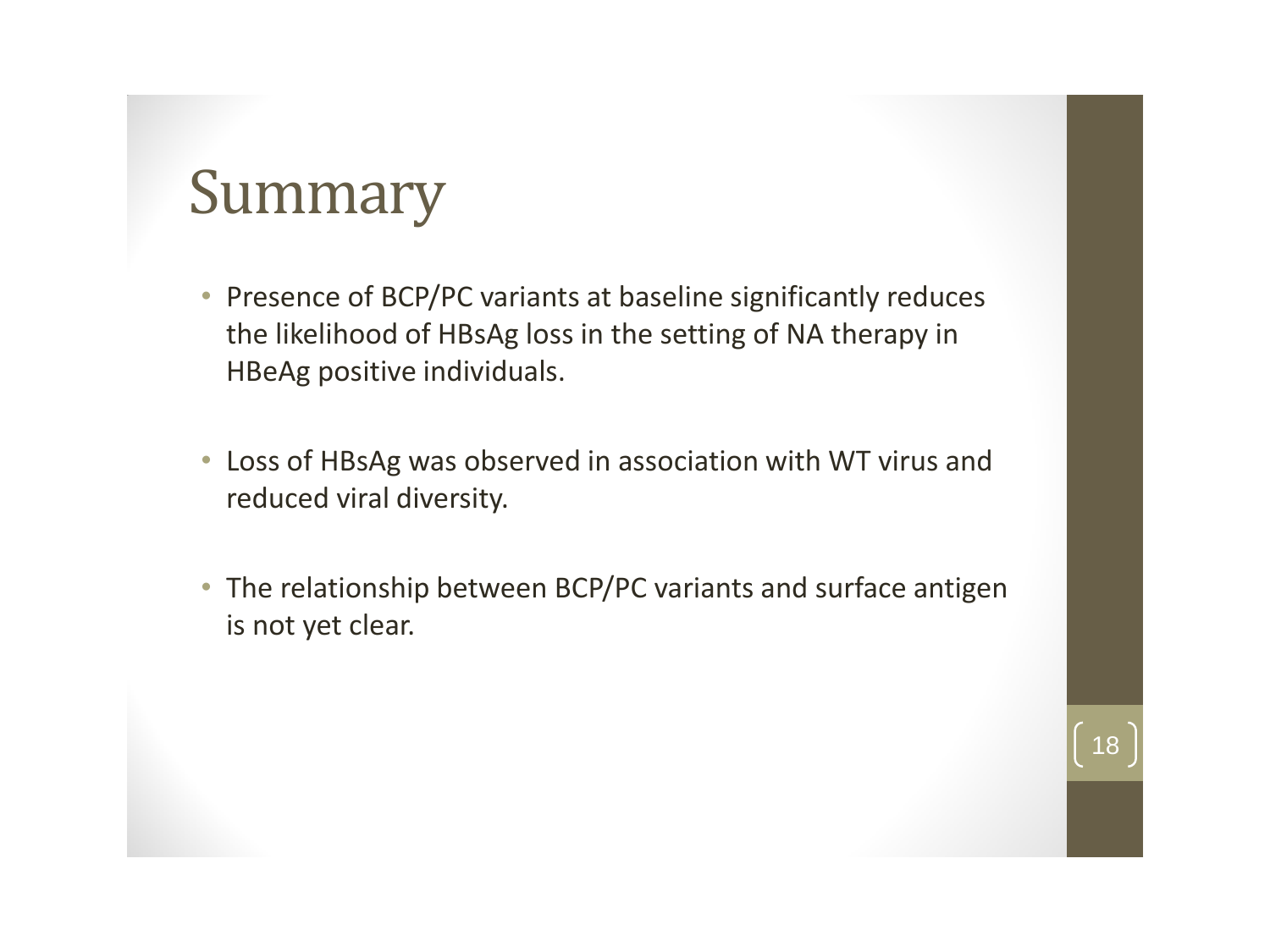# Acknowledgements

#### Victorian Infectious Diseases Reference Laboratory (VIDRL)

Peter Revill Julianne Bayliss Gillian Rosenberg Lilly Yuen Darren Wong Renae Walsh Thao Huynh Xin Li Rachel Hammond Danni Colledge Nadia Warner Ros Edwards Kathy Jackson Scott Bowden Stephen Locarnini

#### St Vincent's Hospital Alexander Thompson

#### Gilead Biosciences

Kathryn Kitrinos Mani Subramanian Anuj Gaggar

**Studies** Clinicians Participants

Disclosure: This study was funded by Gilead Biosciences